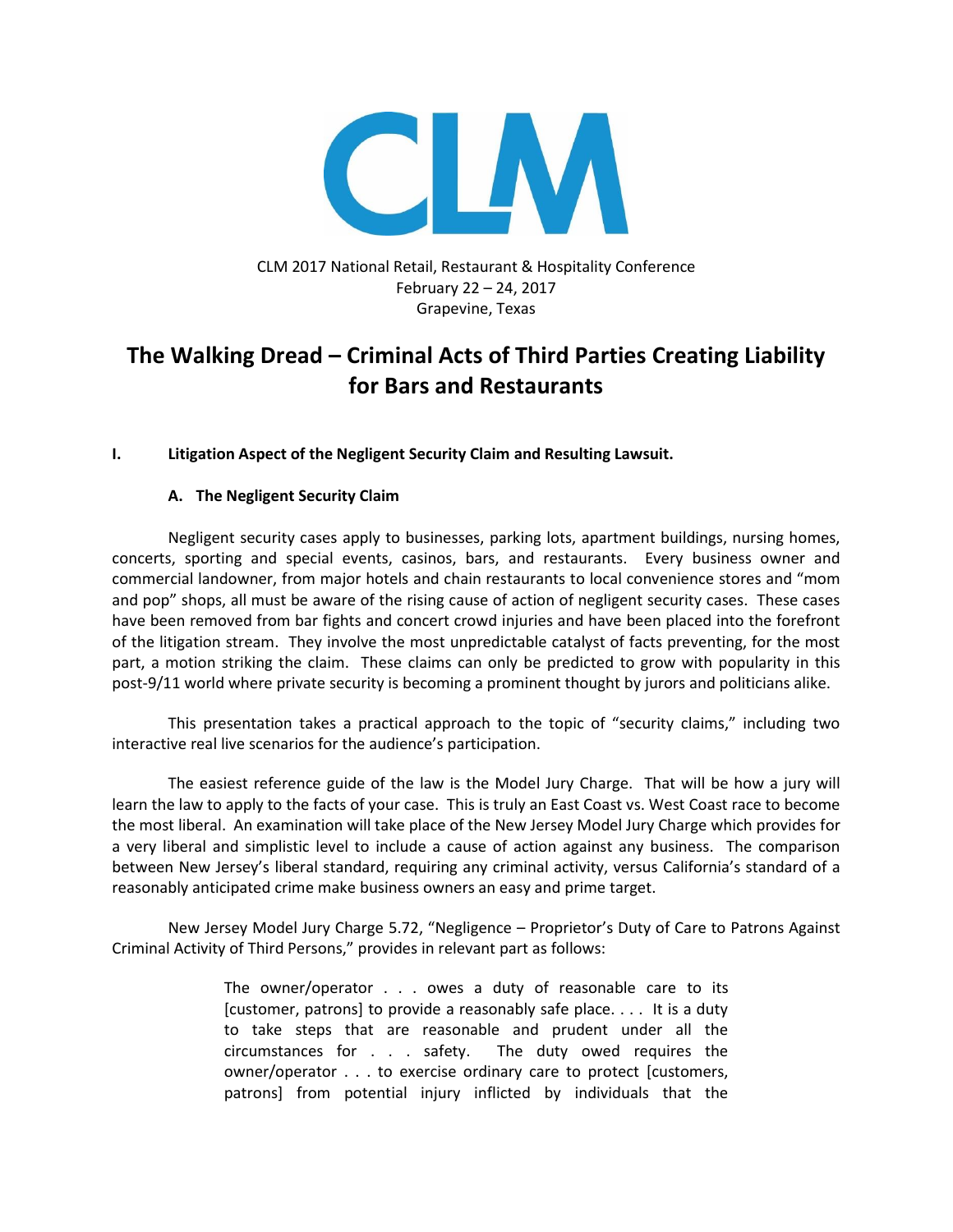owner/operator could have reasonably foreseen might be present on the premises. This legal duty of care does not make [owners/operators] guarantors of a [customer's/patron's] safety. However, if criminal activity on the premises is reasonably foreseeable, then the [owner/operator] had a duty to take reasonable steps to protect its [customers/patrons] from that danger.

When determining whether or not criminal activity on defendant's property was reasonably foreseeable, you may consider the following factors: prior criminal acts that occurred on or around defendant's property even if not as bad as the one committed against the plaintiff; the property's size and location; the absence of adequate security; the architectural design of the building in relation to the area where the crime occurred (for example, the size of the parking lot); the type of business defendant operates; the nature and circumstances of nearby businesses; and the increasing level of crime in the general neighborhood. You, the jury, must look at the totality of the circumstances to decide whether or not the defendant should have reasonably foreseen the danger. . . . (Emphasis added.)

The term "reasonable" appears numerous times in New Jersey's Model Jury Charge expressing the Court's change from deciding the case based upon particular criminal acts to determinations based upon the "totality of the circumstances." Whenever the word "reasonable" is used, this is for the jury to determine what steps it felt were prudent under the circumstances.

In order to understand this "totality of the circumstance" standard, we need to review the historic origin of this claim. Before 1997, there was no cause of action in New Jersey for lack of security cases without an actual history of a "similar criminal conduct." Plaintiffs' attorneys have referred to this as the "one free crime rule."

In 1997, *Clohesy v. Food Circus Supermarket*, 149 *N.J.* 496, replaced the similar crime rule with the "totality of circumstances" test. This means that evidence of previous non-related criminal activity can be considered by the jury in addition to similar criminal conduct. Basically, not a murder-formurder, but an assault for murder. From the defense perspective, liability can be anticipated even where an innocent landowner is in a location unmarred by any past serious criminal activities. Under this new rule, loitering, minor thefts, and other crimes that do not rise to the level of the assault, murder, or rapes will be considered by the Court to allow the matter to proceed to trial and, importantly, formulate the critical element of the test for criminal activities and foreseeability.

In contrast, California Civil Jury Instruction 1005, "Business Proprietor's Liability for the Negligent/Intentional/Criminal Conduct of Others," provides as follows:

> [An owner of a business that is open to the public/A landlord] must use reasonable care to protect [patrons/guests/tenants] from another person's harmful conduct on [his/her/its] property if the [owner/landlord] can reasonably anticipate such conduct.

Recent case law in California clearly shows that there must be some heightened foreseeability when the exact same crime occurs. The anticipation that the exact criminal act will take place is a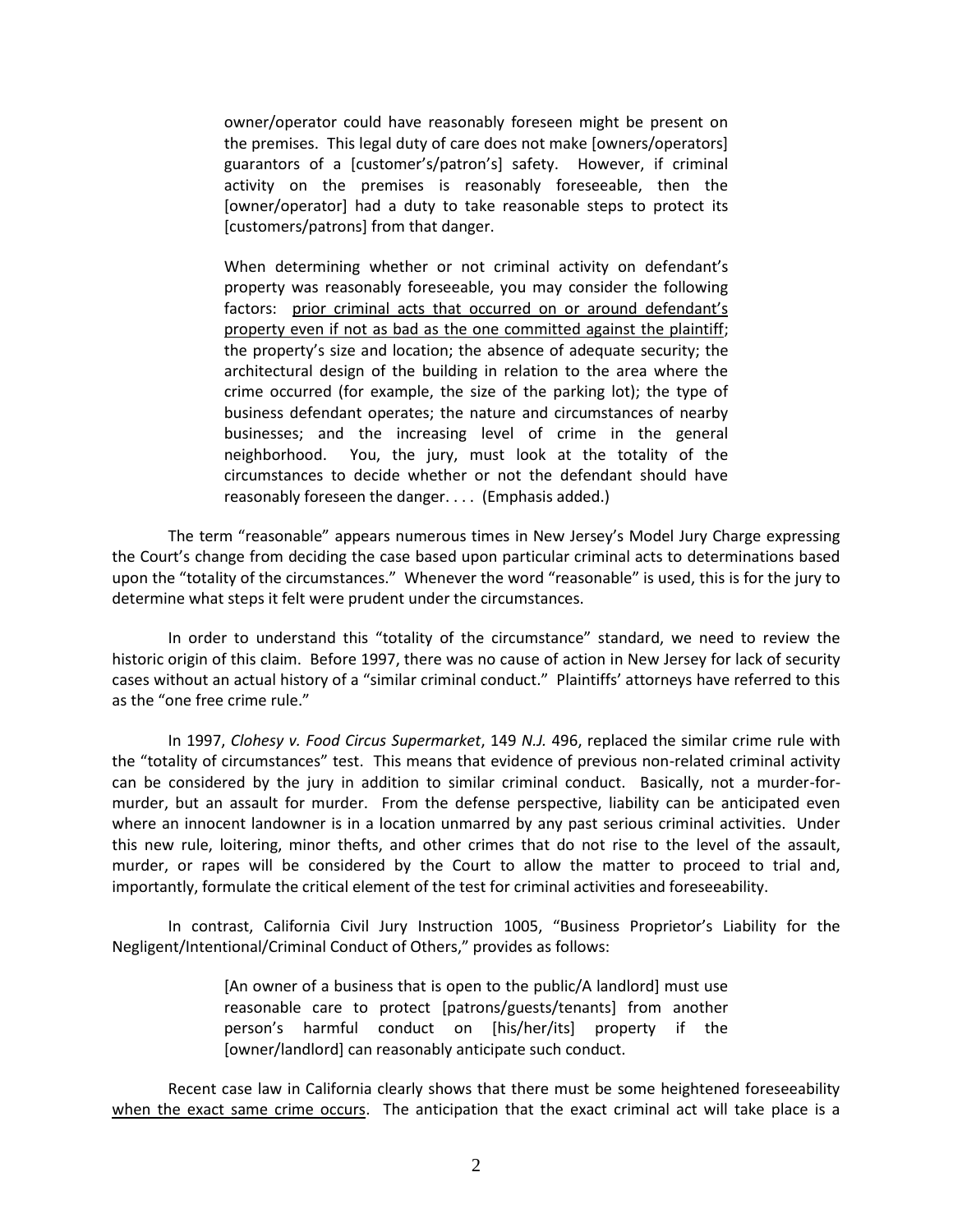necessary element for the plaintiff to proceed with his or her cause of action. In effect, this is a "one free bite" rule.

## **B. The Lawsuit**

Defenses to the lawsuit may include the following:

- 1. Unforeseeable: This is not the "one free bite" rule but rather, the totality of the circumstances. Even utilizing an absurd example that a man walks into a bar and proceeds to assault another patron sitting at the bar, there was no way to perceive this activity or that it is a definite cause of action.
- 2. Targeted Event: This means that no matter what security precautions would or could have been taken, this event would have occurred, i.e., the assassination attempts of Ronald Regan and the Pope and the two subway bombings in London.
- 3. A Percentage of Fault to be Assigned to the Assailant/Mad Dogs of Society: If police cannot control them, how can a business entity? It beyond our control. There are individuals in society that cannot be controlled.
- 4. Reasonable Security Measures: See Section II below.
- 5. The Victim's Contribution: Assumption of the risk and/or comparative negligence. Basically, plaintiff is not using the security protocols that are in place; i.e., opening a door without looking through a peep hole; the shuttle case.
- 6. Section 8 HUD and Other Specialty Properties: Certain facilities have governmental inspections and security protocols, other agency's security plans and prior inspections failing to provide notice.
- 7. Public Entity Immunity: An assault on a train platform found that plaintiff's claim boiled down to a failure to provide police protection and found the transit authority immune.

In order to properly investigate the claims, either pre-suit or in-suit, one must go to the site. In addition to inspecting the site, the premises itself and the surrounding neighborhoods are critical target areas. Meeting with local police and crime prevention units will be necessary. There are certain "Weed and Seed" programs in effect for blighted areas to improve safety for the residents. Specifically, what is the criminal history at the premises and what is the criminal history in the surrounding neighborhood; what is the property's reputation?

If there is a criminal history, what security measures have been taken? Are there any of the following: neighborhood watches; sufficient lighting; maintenance person onsite or living in the area; people or pedestrian traffic on the premises; 24-hour calls; security plan/protocols; cameras/video surveillance; communications and relationship with the police/prosecutor; security surveys and security guards; landscaping design; and United States crime report statistics?

Plaintiff's history and the existence of a relationship between the plaintiff and the criminal actors will be critical. Is there a history? Is there anything that could have been a deterrent?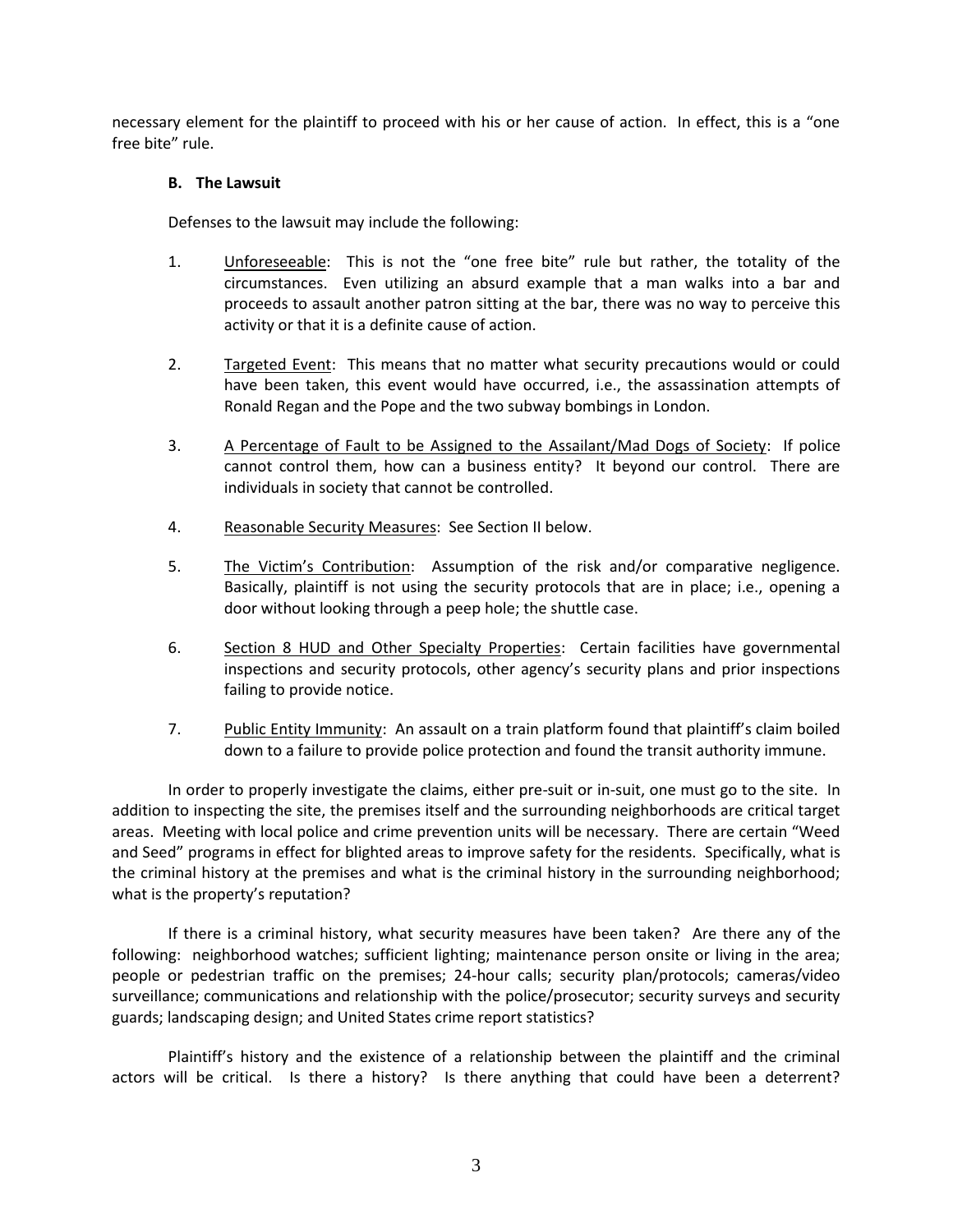Immediately seek and speak with former employees and security guards. These interviews will be critical to determine who is a friend to your client and who is not.

Conduct newspaper and internet searches of the site. Obtain, in specialty properties, reports including Section 8 HUD housing inspections, all of the HUD reports, and local building code violations.

Follow and get the prosecutor's criminal file. A crime has been committed. Has there been an arrest, has there been a criminal conviction, will there be? Develop the relationship with the prosecutor and attend the criminal trial. Get the criminal file.

There are two schools of thought for finding and naming the criminal defendants as third-party defendants. While percentages can be assigned to the criminal actors, you are still dealing with individuals that may enrage a jury and increase the overall award. Regardless, the criminal actors must be deposed and at least brought into the case for discovery purposes in order to determine if the site was an easy target or if the crime was a targeted event.

If the criminal matter has not been completed, stay the civil action. Await the criminal action to be completed. A criminal conviction will allow both the investigation of the criminal and the prosecutor's file to be readily accessible.

Obtain aerial photographs, tax maps, interrogatories, investigations of fact witnesses, and all crimes in your property and that of the surrounding area. Subpoena and depose investigating officers. Confirm and check all of your security measures.

Be sure that you and your client are prepared for the deposition.

## **II. A Preventative Plan.**

## **A. The Security Audit**

Security protocols should include but not limited to:

- 1. Store front windows;
- 2. Phones;
- 3. Inspections;
- 4. Director of security;
- 5. Selection of security;
- 6. Training versus common sense;
- 7. Recordkeeping;
- 8. Duty of the guards/limitations;
- 9. Protocols;
- 10. Key controls;
- 11. Pre-employment search;
- 12. Tenant screening;
- 13. Local police involvement;
- 14. Post-accident investigation and changes; and
- 15. Reevaluation of security/surveillance systems

#### **III. Risk Management.**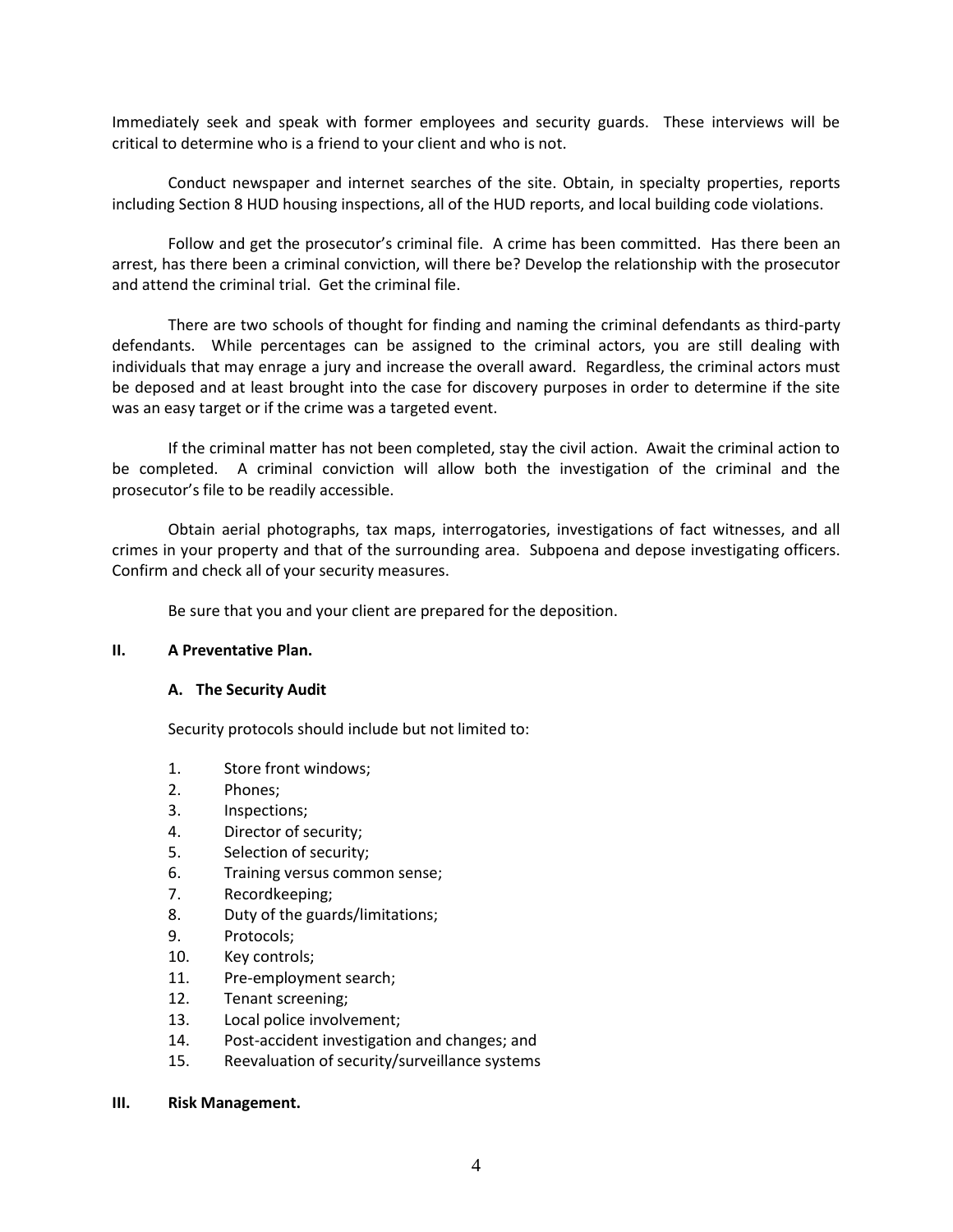Hospitality venues must take a unified approach to managing risk. This means learning from past mistakes through company-wide education and training; using resources that are readily available and making sure that an accident arising from the same or similar circumstances is prevented from happening. The best accident is the one that doesn't happen. Make changes before history repeats itself.

## **A. Insurance Coverage**

Purchase insurance at "worst case scenario" levels and manage as much exposure as possible within SIR limits. Leverage business and personal relationships with insurance brokers and use only those who are trusted partners in protecting your company and employees. Expect favorable terms and premiums from year-to-year through effective negotiating by your broker and through your own effective risk management.

## **B. You Have to Make a Change**

Knowledge without change often equals negligence. Without change and attention to detail you can expect to be faced with preventable accidents that will be increasingly costly and you will have lost your ability to say "this has never happened before." It is your choice to pay now or pay later.

# **IV. Presentation of Some Deadhead Scenarios.**

# **A. Incapacitated Adult**

It must be remembered that dealing with an incapacitated adult is the same as dealing with a child. In the scenario to be discussed, a woman and her two male companions went to a club which contained a private club upstairs. The door of the private club was manned by a security guard. During the course of the evening in the club downstairs, the woman became highly intoxicated to the point of incapacitation. The men she was with took her upstairs to the security guard at the door of the private club and left her there. The woman was left partly behind a door and was vomiting over the balcony and anyone passing by could see that she was incoherent. During the course of the evening, the security guards manning the door of the private club were switched in and out, each of them apparently knowing the incapacitated woman was there. At the end of the night, all of the security guards left, leaving the incapacitated woman alone in the same spot where she was left by her friends. There is video evidence reflecting that after the incapacitated woman was left alone, a man came along, helped her up, and she is seen walking off with this man. The woman then filed suit against the club alleging negligent security due to allegations that the man who came along and helped her up had taken her across the street to a hotel and raped her.

A "What Would You Do" question and answer session follows this scenario presentation concerning the outcome of the case and what were the right and wrong things that happened and what could the club have done to prevent the outcome as well as what it can now do to make sure a similar situation does not happen in the future.

## **B. Parking Lot Riot**

In this scenario, a minor was attending a tailgating event in a stadium parking lot prior to a Blink 182 concert. The minor admitted that he was consuming alcohol at the tailgating event. At some point, another group of individuals unknown to the minor began throwing bottles and cans at another group of